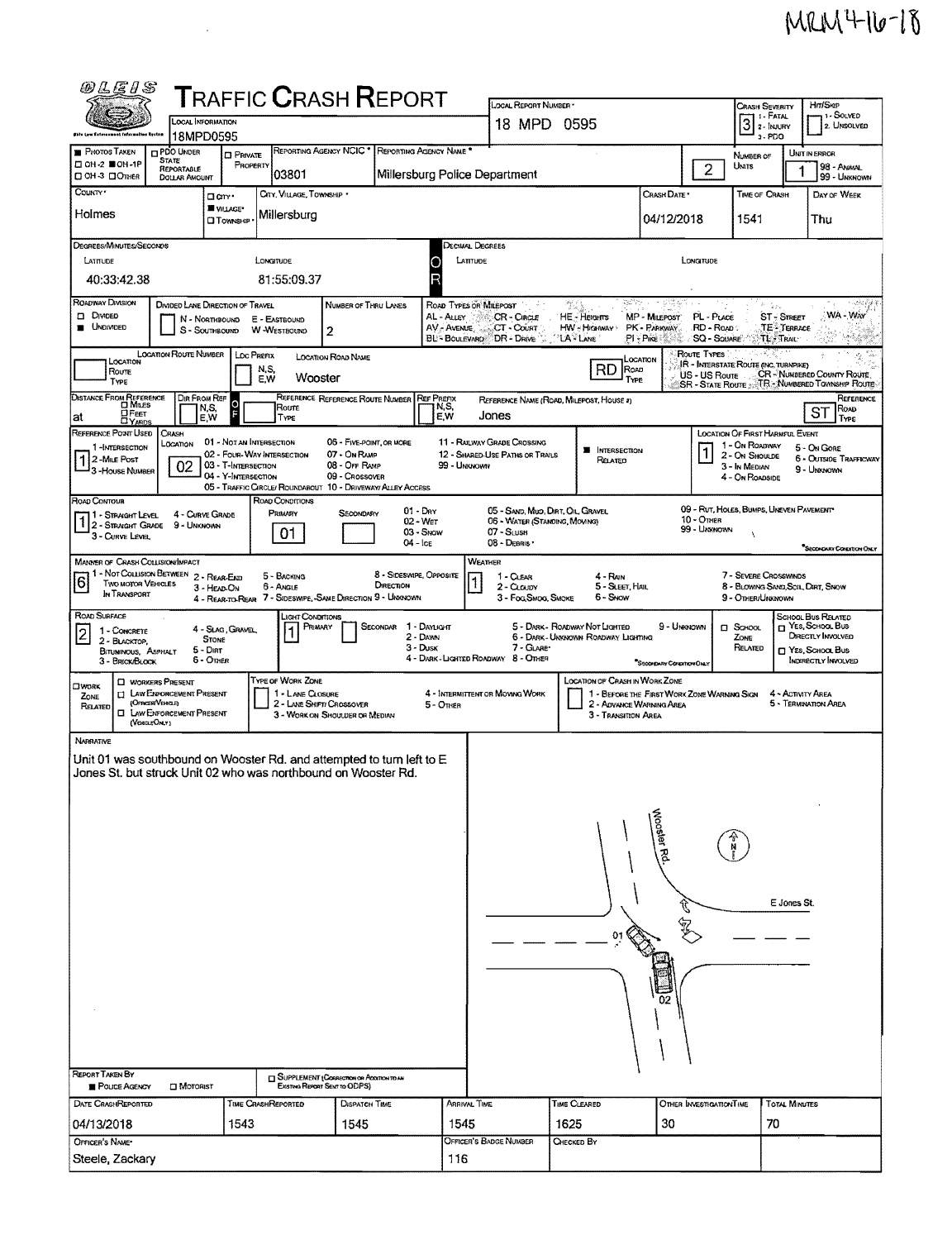| @LEIS                                                                 |                                                      | Jnit                                                                    |                            |                                                                                 |                  |                                                                                                  |                                         |                                                                             |                                      |                                                  | LOCAL REPORT NUMBER                                                                             |                                                        |                                                                                                                                                                                                                   |
|-----------------------------------------------------------------------|------------------------------------------------------|-------------------------------------------------------------------------|----------------------------|---------------------------------------------------------------------------------|------------------|--------------------------------------------------------------------------------------------------|-----------------------------------------|-----------------------------------------------------------------------------|--------------------------------------|--------------------------------------------------|-------------------------------------------------------------------------------------------------|--------------------------------------------------------|-------------------------------------------------------------------------------------------------------------------------------------------------------------------------------------------------------------------|
|                                                                       |                                                      |                                                                         |                            |                                                                                 |                  |                                                                                                  |                                         |                                                                             |                                      |                                                  |                                                                                                 | 18 MPD 0595                                            |                                                                                                                                                                                                                   |
| <b>UNT NUMBER</b>                                                     |                                                      |                                                                         |                            | OWNER NAME: LAST, FIRST, MIDDLE ( C SAME AS DRIVER )                            |                  |                                                                                                  |                                         |                                                                             |                                      | OWNER PHONE NUMBER                               |                                                                                                 | <b>DAMAGE SCALE</b>                                    | DAMAGE AREA                                                                                                                                                                                                       |
|                                                                       |                                                      | Craycraft, Gerald, F                                                    |                            |                                                                                 |                  |                                                                                                  |                                         |                                                                             |                                      | 330-465-9348                                     |                                                                                                 | 2                                                      | FRONT                                                                                                                                                                                                             |
| OWNER ADDRESS: CITY, STATE, ZIP                                       |                                                      |                                                                         | <b>CISAME As DRIVER</b> )  |                                                                                 |                  |                                                                                                  |                                         |                                                                             |                                      |                                                  |                                                                                                 | 1 - None                                               |                                                                                                                                                                                                                   |
| 14 Hillside Dr., Millersburg, OH, 44654                               |                                                      |                                                                         |                            |                                                                                 |                  |                                                                                                  |                                         |                                                                             |                                      |                                                  |                                                                                                 | 2 - MINOR                                              |                                                                                                                                                                                                                   |
| <b>LP STATE</b>                                                       | LICENSE PLATE NUMBER                                 |                                                                         |                            |                                                                                 |                  | <b>VEHICLE IDENTIFICATION NUMBER</b>                                                             |                                         |                                                                             |                                      |                                                  | # Occupants                                                                                     |                                                        |                                                                                                                                                                                                                   |
| ΟH                                                                    | AM99TP                                               |                                                                         |                            |                                                                                 |                  | 2G4WE587471223937                                                                                |                                         |                                                                             |                                      |                                                  | 1.                                                                                              | 3 - FUNCTIONAL                                         | ۵<br>п                                                                                                                                                                                                            |
| <b>VEHICLE YEAR</b>                                                   | <b>VERIOLE MAKE</b>                                  |                                                                         |                            |                                                                                 |                  | VEHICLE MODEL                                                                                    |                                         |                                                                             |                                      | <b>VERICLE COLOR</b>                             |                                                                                                 | 4 - DISABUNG                                           |                                                                                                                                                                                                                   |
| 2007                                                                  | Buick<br>INSURANCE COMPANY                           |                                                                         |                            |                                                                                 |                  | Lacrosse                                                                                         |                                         |                                                                             | <b>CRM</b>                           |                                                  |                                                                                                 |                                                        | σ<br>Έ                                                                                                                                                                                                            |
| PROOF OF<br>INSURANCE<br><b>SHOWN</b>                                 |                                                      | <b>Westfield National</b>                                               |                            |                                                                                 |                  | POLICY NUMBER<br>WNP 7063692                                                                     |                                         | TOWED BY                                                                    |                                      |                                                  |                                                                                                 | 9 - Unionown                                           | O<br>FŒĀR                                                                                                                                                                                                         |
| CARRIER NAME, ADORESS, CITY, STATE, ZP                                |                                                      |                                                                         |                            |                                                                                 |                  |                                                                                                  |                                         |                                                                             |                                      |                                                  |                                                                                                 |                                                        | <b>CARRIER PHONE</b>                                                                                                                                                                                              |
| US DOT                                                                |                                                      | VEHICLE WEIGHT GWWR/GCWR                                                |                            |                                                                                 |                  | CARGO BODY TYPE<br>01 - No CARGO BODY TYPE/NOT APPLICABL 09 - POLE                               |                                         |                                                                             |                                      |                                                  | <b>TRAFFICWAY DESCRIPTION</b>                                                                   |                                                        |                                                                                                                                                                                                                   |
| HM PLACARD ID NO.                                                     |                                                      |                                                                         | 2 - 10,001 ro 26,000x Las  | 1 - LESS THAN OR EQUAL TO 10K LBS                                               |                  | 02 - Bus/Van (9-15 Seats, Inc Driver) 10 - Cargo Tank                                            |                                         |                                                                             |                                      |                                                  |                                                                                                 | 1 - Two-Way, Not Divideo                               | 2 - TWO-WAY, NOT DIVIDED, CONTINUOUS LEFT TURN LANE                                                                                                                                                               |
|                                                                       |                                                      |                                                                         | 3 - MORE THAN 26,000K LBS. |                                                                                 |                  | 03 - Bus (16+ Seats, Inc Driver)<br>04 - VEHICLE TOWING ANOTHER VEHICLE                          |                                         | 11 - FLAT BED<br>$12 - D$ uMP                                               |                                      |                                                  |                                                                                                 | 4 - Two-Way, Divided, Positive MedianBarrier           | 3 - T WO-WAY, DIVIDEO, UNPROTECTEO (PAINTED OR GRASS >4FT.) MEDIA                                                                                                                                                 |
|                                                                       |                                                      |                                                                         | <b>HAZARDOUS MATERIAL</b>  |                                                                                 |                  | 05 - Logging<br>06 - INTERMODAL CONTAINER CHASIS                                                 |                                         | 13 - CONCRETE MIXER<br>14 - Auto Transporter                                |                                      |                                                  | 5 - ONE-WAY TRAFFICWAY                                                                          |                                                        |                                                                                                                                                                                                                   |
|                                                                       | <b>HM CLASS</b><br><b>NUMBER</b>                     | <b>m</b> Related                                                        |                            |                                                                                 |                  | 07 - CARGO VAN ENCLOSED BOX<br>08 - GRAIN, CHIPS, GRAVEL                                         |                                         | 15 - GARBAGE /REFUSE<br>99 - OTHER/UNKNOWN                                  |                                      |                                                  | <b>D</b> Hr / Skip UNT                                                                          |                                                        |                                                                                                                                                                                                                   |
| NON-MOTORIST LOCATION PRIOR TO IMPACT                                 |                                                      |                                                                         |                            | Type of Use                                                                     | <b>UNIT TYPE</b> |                                                                                                  |                                         |                                                                             |                                      |                                                  |                                                                                                 |                                                        |                                                                                                                                                                                                                   |
|                                                                       |                                                      | 01 - INTERSECTION - MARKED CROSSWAL<br>02 - INTERSECTION - NO CROSSWALK |                            |                                                                                 |                  | 02<br>01 - Sub COMPACT                                                                           |                                         |                                                                             |                                      |                                                  |                                                                                                 |                                                        | PASSENGER VEHICLES (LESS THAN 9 PASSENGERS MEDIMEAVY TRUCKS OR COMBO UNITS > 10KLBS BUS/VAV/LIMO(9 OR MORE INCLUDING DRIVER)<br>13 - SINGLE UNIT TRUCK OR VAN 2AXLE, 6 TRES 21 - BUS/VAN (9-15 SEATS, INC DRIVER) |
|                                                                       | 03 - INTERSECTION OTHER                              | 04 - MIDBLOCK - MARKED CROSSWALK                                        |                            | 1 - PERSONAL                                                                    |                  | 02 - COMPACT<br>99 - UNKNOWN 03 - Mid SIZE                                                       |                                         |                                                                             |                                      |                                                  | 14 - SINGLE UNIT TRUCK: 3+ AXLES                                                                |                                                        | 22 - BUS (16+ SEATS, INC DRIVER)                                                                                                                                                                                  |
|                                                                       | 06 - BICYCLE LANE                                    | 05 - TRAVEL LANE - OTHER LOCATION                                       |                            | 2 - COMMERCIAL                                                                  |                  | OR HIT/SKIP<br>04 - Full Size                                                                    |                                         |                                                                             |                                      |                                                  | 15 - SINGLE UNIT TRUCK / TRAILER<br>16 - TRUCK/TRACTOR (BOBTAIL)                                |                                                        | NON-MOTORIST<br>23 - ANNAL WITH RIDER                                                                                                                                                                             |
|                                                                       | 07 - Shoulder/Roadside<br>08 - Sidewalk              |                                                                         |                            | 3 - GOVERNMENT                                                                  |                  | 05 - Minivan<br>06 - SPORT UTILITY VEHICLE                                                       |                                         |                                                                             |                                      | 17 - TRACTOR/SENI-TRAILER<br>18 - TRACTOR/DOUBLE |                                                                                                 |                                                        | 24 - ANIMAL WITH BUGGY, WAGON, SURREY<br>25 - BICYCLE/PEDACYCLIST                                                                                                                                                 |
|                                                                       | 09 - MEDIAN CROSSING ISLAND<br>10 - DRIVE WAY ACCESS |                                                                         |                            | <b>IN EMERGENCY</b>                                                             |                  | 07 - PICKUP<br>$08 - V_{AN}$                                                                     |                                         |                                                                             |                                      | <b>19 - TRACTOR/TRIPLES</b>                      | 20 - OTHER MED/HEAVY VEHICLE                                                                    |                                                        | 26 - PEDESTRIAN/SKATER<br>27 - OTHER NON-MOTORIST                                                                                                                                                                 |
|                                                                       |                                                      | 11 - SHARED-USE PATH OR TRAIL                                           |                            | RESPONSE                                                                        |                  | 09 - MOTORCYCLE<br>10 - Motorizeo Bicycle                                                        |                                         |                                                                             |                                      |                                                  |                                                                                                 |                                                        |                                                                                                                                                                                                                   |
|                                                                       | 12 - Non-Trafficway area<br>99 - OTHER/UNKNOWN       |                                                                         |                            |                                                                                 |                  | 11 - SNOWMOBILE/ATV<br>12 - OTHER PASSENGER VEHICLE                                              |                                         |                                                                             |                                      |                                                  | HAS HM PLACARD                                                                                  |                                                        |                                                                                                                                                                                                                   |
| SPECIAL FUNCTION 01 - NONE                                            | $02 - T$ AXI                                         |                                                                         |                            | 09 - AMBULANCE<br>$10 -$ Fine                                                   |                  | 17 - FARM VEHICLE<br><b>18 - FARM EQUIPMENT</b>                                                  |                                         | Most Damaged Area<br>01 - None                                              |                                      |                                                  | 08 - LEFT SIDE                                                                                  | 99 - Unknown                                           | ACTION                                                                                                                                                                                                            |
| 01                                                                    |                                                      | 03 - RENTAL TRUCK (OVER 10K LBS)                                        |                            | 11 - HIGHWAY/MAINTENANCE<br>04 - Bus - SCHOOL (PUBLIC OR PRIVATE) 12 - MILITARY |                  | 19 - Мотояноме<br>20 - GOLF CART                                                                 | 02                                      | 02 - CENTER FRONT                                                           |                                      |                                                  | 09 - LEFT FROM                                                                                  |                                                        | 1 - Non Contact<br><u>3</u><br>2 - Non-Collision                                                                                                                                                                  |
|                                                                       | 05 - Bus - Transit<br>06 - Bus - Charter             |                                                                         |                            | 13 - Pouce                                                                      |                  | 21 - TRAIN<br>22 - OTHER (EXPLANDINARRATIVE)                                                     |                                         | 03 - Right Front<br>MPACT ARE 04 - RIGHT SIDE                               |                                      |                                                  | 10 - TOP AND WINDOWS<br>11 - UNDERCARRIAGE                                                      |                                                        | 3 - STRIKING<br>4 - STRUCK                                                                                                                                                                                        |
|                                                                       | 07 - Bus - SHUTTLE                                   |                                                                         |                            | 14 - PUBLIC UTILITY<br><b>15 - OTHER GOVERNMENT</b>                             |                  |                                                                                                  | 02                                      | 05 - Right Rear<br>06 - REAR CENTER                                         |                                      |                                                  | 12 - LOAD/TRAILER<br>13 - TOTAL (ALL AREAS)                                                     |                                                        | 5 - STRIKING/STRUCK<br>9 - Unknown                                                                                                                                                                                |
| Pre-Crash Actions                                                     | 08 - Bus - OTHER                                     |                                                                         |                            | 16 - CONSTRUCTION EOIP.                                                         |                  |                                                                                                  |                                         | 07 - LEFT REAR                                                              |                                      |                                                  | <b>14 - OTHER</b>                                                                               |                                                        |                                                                                                                                                                                                                   |
| 06                                                                    | MOTORIST                                             |                                                                         |                            |                                                                                 |                  |                                                                                                  |                                         | Non-Motorist                                                                |                                      |                                                  |                                                                                                 |                                                        |                                                                                                                                                                                                                   |
|                                                                       |                                                      | 01 - STRAIGHT AHEAD<br>02 - BACKING                                     |                            | 07 - MAKING U-TURN<br>08 - ENTERING TRAFFIC LANE                                |                  | 13 - NEGOTIATING A CURVE<br>14 - OTHER MOTORIST ACTIO                                            |                                         |                                                                             |                                      |                                                  | 15 - ENTERING DR CROSSING SPECIFIED LOCATIO<br>16 - WALKING, RUNNING, JOGGING, PLAYING, CYCLING |                                                        | 21 - OTHER NON-MOTORIST ACTION                                                                                                                                                                                    |
| 99 - Unknown                                                          |                                                      | 03 - CHANGING LANES<br>04 - OVERTAKING/PASSING                          |                            | 09 - LEAVING TRAFFIC LANE<br>10 - PARKED                                        |                  |                                                                                                  |                                         |                                                                             | 17 - WORKING<br>18 - Pushing Vehicle |                                                  |                                                                                                 |                                                        |                                                                                                                                                                                                                   |
|                                                                       |                                                      | 05 - MAKING RIGHT TURN<br>06 - MAKING LEFT TURN                         |                            | 11 - Slowing or Stopped in Traffic<br>12 - DRIVERLESS                           |                  |                                                                                                  |                                         |                                                                             | 20 - STANDING                        |                                                  | 19 - APPROACHING OR LEAVING VEHICLE                                                             |                                                        |                                                                                                                                                                                                                   |
| CONTRIBUTING CIRCUMSTANCE                                             |                                                      |                                                                         |                            |                                                                                 |                  |                                                                                                  |                                         |                                                                             |                                      |                                                  |                                                                                                 | <b>VEHICLE DEFECTS</b>                                 |                                                                                                                                                                                                                   |
| Primary                                                               | <b>MOTORIST</b><br>$01 - None$                       |                                                                         |                            | 11 - IMPROPER BACKING                                                           |                  |                                                                                                  | NDN-MOTORIST<br><b>22 - NONE</b>        |                                                                             |                                      |                                                  |                                                                                                 |                                                        | 01 - TURN SKONALS<br>02 - HEAD LAMPS                                                                                                                                                                              |
| 07                                                                    |                                                      | 02 - FAILURE TO YIELD<br>03 - RAN RED LIGHT                             |                            |                                                                                 |                  | 12 - IMPROPER START FROM PARKED POSITION<br>13 - STOPPED OR PARKED LLEGALLY                      |                                         | 23 - IMPROPER CROSSING<br>24 - DARTING                                      |                                      |                                                  |                                                                                                 |                                                        | 03 - TAIL LAMPS<br>04 - BRAKES                                                                                                                                                                                    |
| SECONDARY                                                             |                                                      | 04 - RAN STOP SIGN<br>05 - Exceeded Speed Limit                         |                            |                                                                                 |                  | 14 - Operating Vehicle in Negligent Manner<br>15 - SWERING TO AVOID (DUE TO EXTERNAL CONDITIONS) |                                         | 25 - LYING AND/OR ILLEGALLY IN ROADWAY<br>26 - FALURE TO YIELD RIGHT OF WAY |                                      |                                                  |                                                                                                 |                                                        | 05 - STEERING                                                                                                                                                                                                     |
|                                                                       |                                                      | 06 - UNSAFE SPEED<br>07 - IMPROPER TURN                                 |                            |                                                                                 |                  | 16 - WRONG SIDE/WRONG WAY                                                                        |                                         | 27 - NOT VISIBLE (DARK CLOTHING)                                            |                                      |                                                  |                                                                                                 |                                                        | 06 - TIRE BLOWOUT<br>07 - WORN OR SLICK TIRES                                                                                                                                                                     |
|                                                                       |                                                      | 08 - LEFT OF CENTER<br>09 - FOLLOWED TOO CLOSELY/ACDA                   |                            | 17 - FALURE TO CONTROL<br><b>18 - VISION OBSTRUCTION</b>                        |                  | 19 - OPERATING DEFECTIVE EQUIPMENT                                                               |                                         | 28 - INATTENTIVE<br>29 - FALURE TO OBEY TRAFFIC SIGNS                       |                                      |                                                  |                                                                                                 |                                                        | 08 - TRAILER EQUIPMENT DEFECTIVE<br>09 - MOTOR TROUBLE                                                                                                                                                            |
| 99 - UNKNOWN                                                          |                                                      | 10 - IMPROPER LANE CHANGE<br>PASSING OFF ROAD                           |                            |                                                                                 |                  | 20 - LOAD SHIFTING/FALUNG/SPILLING                                                               |                                         | /SIGNALS/OFFICER<br>30 - WRONG SIDE OF THE ROAD                             |                                      |                                                  |                                                                                                 |                                                        | 10 - Disabled From Prior Accident<br>11 - Other Defects                                                                                                                                                           |
|                                                                       |                                                      |                                                                         |                            |                                                                                 |                  | 21 - OTHER IMPROPER ACTION                                                                       |                                         | 31 - OTHER NON-MOTORIST ACTION                                              |                                      |                                                  |                                                                                                 |                                                        |                                                                                                                                                                                                                   |
| <b>SEQUENCE OF EVENTS</b><br>20                                       |                                                      |                                                                         |                            | θ                                                                               |                  | <b>NON-COLLISION EVENTS</b><br>01 - OVERTURN/ROLLOVER                                            |                                         | 06 - EQUIPMENT FAILURE                                                      |                                      |                                                  |                                                                                                 | 10 - Cross Median                                      |                                                                                                                                                                                                                   |
| FIRST                                                                 |                                                      | Most                                                                    |                            |                                                                                 |                  | 02 - FIRE/EXPLOSION<br>03 - IMMERSION                                                            |                                         | 07 - SEPARATION OF UNITS                                                    | (BLOWN TIRE, BRAKE FALURE, ETC)      |                                                  |                                                                                                 | 11 - Caoss Center Line<br>OPPOSITE DIRECTION OF TRAVEL |                                                                                                                                                                                                                   |
| Harmful,<br>Event                                                     | HARMFUL.<br>EVENT                                    |                                                                         |                            | 99 - UNKNOWN                                                                    |                  | 04 - Jackknife<br>05 - CARGO/EQUIPMENT LOSS OR SHIFT 09 - RAN OFF ROAD LEFT                      |                                         | 08 - RAN OFF ROAD RIGHT                                                     |                                      |                                                  |                                                                                                 | 12 - DOWNHILL RUNAWAY<br>13 - OTHER NON-COLLISION      |                                                                                                                                                                                                                   |
|                                                                       |                                                      |                                                                         |                            |                                                                                 |                  | COLLISION WITH FIXED, OBJECT                                                                     |                                         |                                                                             |                                      |                                                  |                                                                                                 |                                                        |                                                                                                                                                                                                                   |
| COLLISION WITH PERSON, VEHICLE OR OBJECT NOT FIXED<br>14 - PEDESTRIAN |                                                      |                                                                         |                            | 21 - PARKED MOTOR VEHICLE                                                       |                  | 25 - Impact Attenuator/Crash Cushion33 - Median Casle Barrier<br>26 - BRIDGE OVERHEAD STRUCTURE  |                                         | 34 - MEDIAN GUARDRAIL BARRIER                                               |                                      |                                                  |                                                                                                 | 41 - OTHER POST, POLE<br>OR SUPPORT                    | $48 - TBEE$<br>49 - FIRE HYDRANT                                                                                                                                                                                  |
| 15 - PEDALCYCLE<br>16 - RAILWAY VEHICLE (TAAIN, ENGINE)               |                                                      |                                                                         |                            | 22 - WORK ZONE MAINTENANCE EQUIPMENT<br>23 - STRUCK BY FALLING, SHIFTING CARGO  |                  | 27 - BRIDGE PIER OR ABUTMENT<br>28 - BRIDGE PARAPET                                              |                                         | 35 - MEDIAN CONCRETE BARRIER<br>36 - MEDIAN OTHER BARRIER                   |                                      |                                                  | 42 - CULVERT<br>43 - Curs                                                                       |                                                        | 50 - WORK ZONE MAINTENANCE<br><b>EQUIPMENT</b>                                                                                                                                                                    |
| 17 - Annmal - Farm<br>18 - Animal - Deer                              |                                                      |                                                                         | MOTOR VEHICLE              | OR ANYTHING SET IN MOTION BY A                                                  |                  | 29 - Bridge Rail<br>30 - GUARDRAIL FACE                                                          |                                         | 37 - TRAFFIC SIGN POST<br>38 - OVERHEAD SIGN POST                           |                                      |                                                  | 44 - Олон                                                                                       | 45 - EMBANKMENT                                        | 51 - WALL, BUILDING, TUNNEL<br>52 - OTHER FIXED OBJECT                                                                                                                                                            |
| <b>19 - ANIMAL OTHER</b><br>20 - MOTOR VEHICLE IN TRANSPORT           |                                                      |                                                                         |                            | 24 - OTHER MOVABLE OBJECT                                                       |                  | 31 - GUARDRAILEND<br>32 - PORTABLE BARRIER                                                       |                                         | 39 - LIGHT/LUMINARIES SUPPORT<br>40 - UTILITY POLE                          |                                      |                                                  | 46 - FENCE<br>47 - MAILBOX                                                                      |                                                        |                                                                                                                                                                                                                   |
| <b>UNIT SPEED</b>                                                     |                                                      | POSTED SPEED                                                            | TRAFFIC CONTROL            |                                                                                 |                  |                                                                                                  |                                         |                                                                             |                                      | Unit Direction                                   |                                                                                                 |                                                        |                                                                                                                                                                                                                   |
| 10                                                                    | 35                                                   |                                                                         | 01                         | 01 - No Controls<br>02 - Stor Sign                                              |                  | 07 - RAILROAD CROSSBUCKS<br>08 - RAILROAD FLASHERS                                               | 13 - Crosswalk Lines                    | 14 - Walk/Don't Walk                                                        |                                      | FROM 1                                           | То<br>3                                                                                         | 1 - Norm<br>2 - South                                  | 5 - NORTHEAST<br>9 - Unknown<br>6 - NORTHWEST                                                                                                                                                                     |
|                                                                       |                                                      |                                                                         |                            | 03 - YIELD SIGN                                                                 |                  | 09 - RAIROAD GATES                                                                               | <b>15 - O THER</b><br>16 - Not REPORTED |                                                                             |                                      |                                                  |                                                                                                 | $3 - E$ AST<br>4 - West                                | 7 - SOUTHEAST<br>8 - Southwest                                                                                                                                                                                    |
| <b>S</b> TATED<br>$\square$ Estimated                                 |                                                      |                                                                         |                            | 04 - TRAFFIC SIGNAL<br>05 - TRAFFIC FLASHERS                                    |                  | 10 - Costruction Barricade<br>11 - PERSON (FLACKSER, OFFICER                                     |                                         |                                                                             |                                      |                                                  |                                                                                                 |                                                        |                                                                                                                                                                                                                   |
|                                                                       |                                                      |                                                                         |                            | 06 - SCHOOL ZONE                                                                |                  | 12 - PAVEMENT MARKINGS                                                                           |                                         |                                                                             |                                      |                                                  |                                                                                                 |                                                        |                                                                                                                                                                                                                   |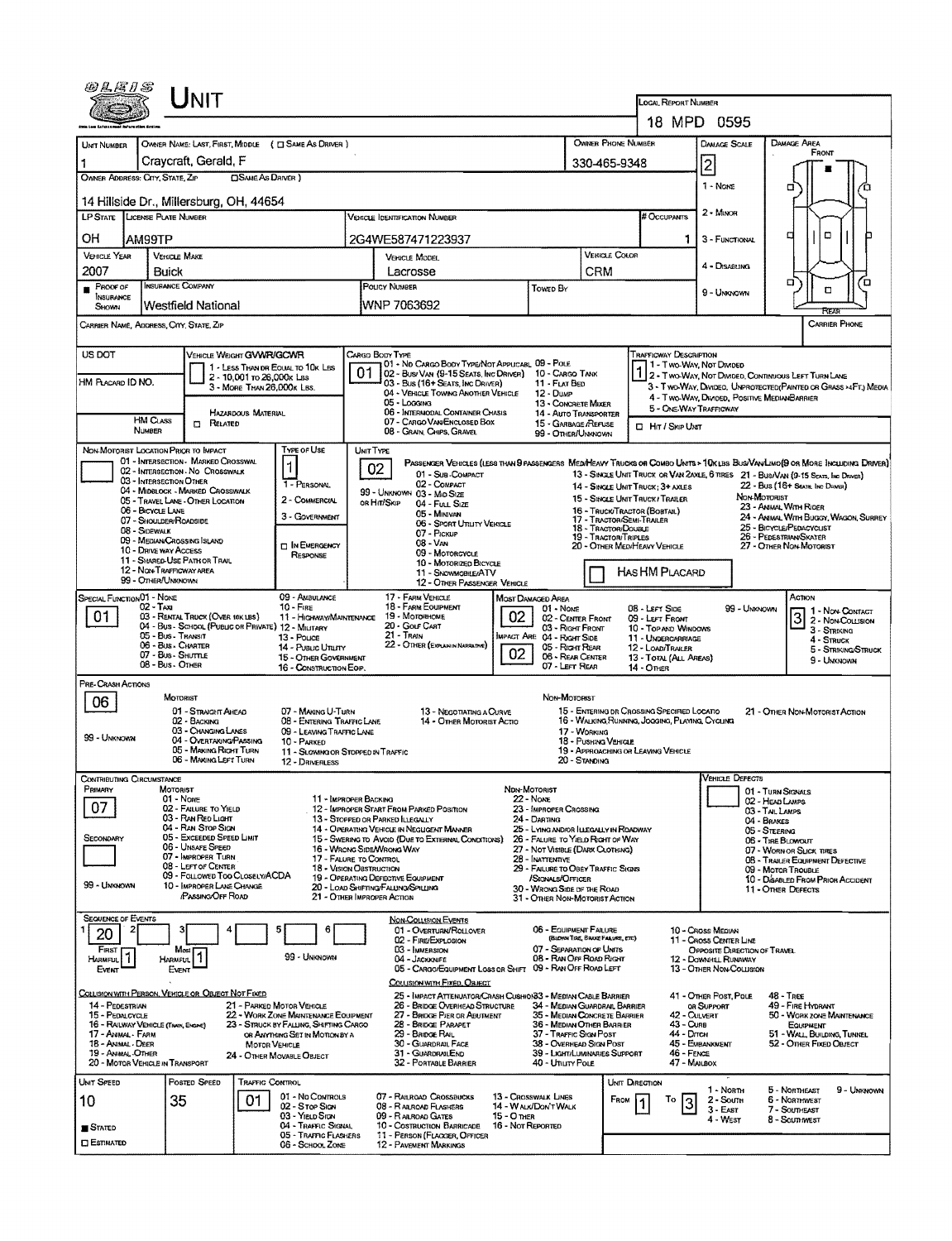|                                                        | UNIT                                                        |                                                                                |                                                                               |                                                                                                             |                                                                       |                                                  | LOCAL REPORT NUMBER                                                 |                                                          |                                                                                                                              |
|--------------------------------------------------------|-------------------------------------------------------------|--------------------------------------------------------------------------------|-------------------------------------------------------------------------------|-------------------------------------------------------------------------------------------------------------|-----------------------------------------------------------------------|--------------------------------------------------|---------------------------------------------------------------------|----------------------------------------------------------|------------------------------------------------------------------------------------------------------------------------------|
|                                                        |                                                             |                                                                                |                                                                               |                                                                                                             |                                                                       |                                                  |                                                                     | 18 MPD 0595                                              |                                                                                                                              |
| UNIT NUMBER                                            | OWNER NAME: LAST, FIRST, MIDDLE ( $\Box$ SAME AS DRIVER )   |                                                                                |                                                                               |                                                                                                             |                                                                       | OWNER PHONE NUMBER                               |                                                                     | DAMAGE SCALE                                             | DAMAGE AREA<br>FRONT                                                                                                         |
| 2                                                      | Miller, Eric, A                                             |                                                                                |                                                                               |                                                                                                             |                                                                       | 330-231-2767                                     |                                                                     | 2                                                        | ▫                                                                                                                            |
| OWNER ADDRESS: CITY, STATE, ZIP                        | <b>CISAME AS DRIVER</b> )                                   |                                                                                |                                                                               |                                                                                                             |                                                                       |                                                  |                                                                     | 1 - None                                                 | ∕о                                                                                                                           |
|                                                        | 215 Smith St, Holmesville, OH, 44633                        |                                                                                |                                                                               |                                                                                                             |                                                                       |                                                  |                                                                     |                                                          |                                                                                                                              |
| LP STATE LICENSE PLATE NUMBER                          |                                                             |                                                                                | <b>VEHICLE IDENTIFICATION NUMBER</b>                                          |                                                                                                             |                                                                       |                                                  | # Occupants                                                         | 2 - MINOR                                                |                                                                                                                              |
|                                                        |                                                             |                                                                                |                                                                               |                                                                                                             |                                                                       |                                                  |                                                                     |                                                          | $\Box$                                                                                                                       |
| OН<br><b>HHR8200</b>                                   |                                                             |                                                                                | 5GAEV23728J153241                                                             |                                                                                                             |                                                                       |                                                  | 6                                                                   | 3 - FUNCTIONAL                                           |                                                                                                                              |
| <b>VEHICLE YEAR</b>                                    | <b>VEHICLE MAKE</b>                                         |                                                                                | <b>VEHICLE MODEL</b>                                                          |                                                                                                             |                                                                       | <b>VEHICLE COLOR</b>                             |                                                                     | 4 - Disabling                                            |                                                                                                                              |
| 2008                                                   | Buick                                                       |                                                                                | Enclave                                                                       |                                                                                                             |                                                                       | DBL                                              |                                                                     |                                                          | σ<br>ם′                                                                                                                      |
| $P$ ROOF OF<br><b>NSURANCE</b>                         | Insurance Company                                           |                                                                                | <b>POUCY NUMBER</b>                                                           |                                                                                                             | Towed By                                                              |                                                  |                                                                     | 9 - Unknown                                              | о                                                                                                                            |
| SHOWN                                                  | Westfield National                                          |                                                                                | WNP 7427219                                                                   |                                                                                                             |                                                                       |                                                  |                                                                     |                                                          |                                                                                                                              |
| CARRIER NAME, ADDRESS, CITY, STATE, ZIP                |                                                             |                                                                                |                                                                               |                                                                                                             |                                                                       |                                                  |                                                                     |                                                          | <b>CARRIER PHONE</b>                                                                                                         |
|                                                        |                                                             |                                                                                |                                                                               |                                                                                                             |                                                                       |                                                  |                                                                     |                                                          |                                                                                                                              |
| US DOT                                                 | <b>VEHICLE WEIGHT GVWR/GCWR</b>                             |                                                                                | CARGO BODY TYPE                                                               |                                                                                                             |                                                                       |                                                  | Trafficway Description                                              |                                                          |                                                                                                                              |
|                                                        | 1 - LESS THAN OR EQUAL TO 10K LBS                           |                                                                                | 01                                                                            | 01 - No Cargo Body Type/Not Applicabl. 09 - Pole<br>  02 - Bus/VAN (9-15 SEATS, INC DRIVER) 10 - CARGO TANK |                                                                       |                                                  | 1 - Two Way, Not Divided<br>1 2 - Two Way Not Divideo               |                                                          | 2 - Two WAY, NOT DIVIDED, CONTINUOUS LEFT TURN LANE                                                                          |
| HM PLACARD ID NO.                                      | 2 - 10,001 To 26,000K Las<br>3 - MORE THAN 26,000K LBS.     |                                                                                |                                                                               | 03 - Bus (16+ SEATS, INC DRIVER)                                                                            | 11 - FLAT BEO                                                         |                                                  |                                                                     |                                                          | 3 - Two-Way, Divided, UNPROTECTED (PAINTEO OR GRASS >4FT.) MEDIA                                                             |
|                                                        |                                                             |                                                                                | $05 -$ Loggive                                                                | 04 - VEHICLE TOWING ANOTHER VEHICLE                                                                         | 12 - Dump<br>13 - CONCRETE MIXER                                      |                                                  |                                                                     |                                                          | 4 - Two-WAY, DIVIDED, POSITIVE MEDIANBARRIER                                                                                 |
| <b>HM CLASS</b>                                        | <b>HAZARDOUS MATERIAL</b>                                   |                                                                                |                                                                               | 06 - INTERMODAL CONTAINER CHASIS                                                                            | 14 - AUTO TRANSPORTER                                                 |                                                  | 5 - ONE-WAY TRAFFICWAY                                              |                                                          |                                                                                                                              |
| <b>NUMBER</b>                                          | $\Box$ Related                                              |                                                                                | 08 - GRAIN, CHIPS, GRAVEL                                                     | 07 - CARGO VAN ENCLOSED BOX                                                                                 | 15 - GARBAGE / REFUSE<br>99 - OTHER/UNKNOWN                           |                                                  | <b>D</b> HIT / SKIP UNIT                                            |                                                          |                                                                                                                              |
| NON-MOTORIST LOCATION PRIOR TO IMPACT                  |                                                             | TYPE OF USE                                                                    | UNIT TYPE                                                                     |                                                                                                             |                                                                       |                                                  |                                                                     |                                                          |                                                                                                                              |
|                                                        | 01 - INTERSECTION - MARKED CROSSWAL                         |                                                                                |                                                                               |                                                                                                             |                                                                       |                                                  |                                                                     |                                                          | PASSENGER VEHICLES (LESS THAN 9 PASSENGERS MEDIHEAVY TRUCKS OR COMBO UNTS > 10K LBS BUS/VAN/LIMO(9 OR MORE INCLUDING DRIVER) |
|                                                        | 02 - INTERSECTION - NO CROSSWALK<br>03 - INTERSECTION OTHER |                                                                                | 05                                                                            | 01 - Sub COMPACT                                                                                            |                                                                       |                                                  |                                                                     |                                                          | 13 - SINGLE UNIT TRUCK OR VAN 2AXLE, 6 TIRES 21 - BUS/VAN (9-15 SEATS, INC DRIVER)                                           |
|                                                        | 04 - MIDBLOCK - MARKED CROSSWALK                            | 1 - PERSONAL                                                                   | 99 - UNKNOWN 03 - MID SIZE                                                    | 02 - COMPACT                                                                                                |                                                                       |                                                  | 14 - SINGLE UNIT TRUCK: 3+ AXLES<br>15 - SINGLE UNIT TRUCK/ TRAILER |                                                          | 22 - Bus (16+ Seats, Inc Draver)<br>NON-MOTORIST                                                                             |
| 06 - BICYCLE LANE                                      | 05 - TRAVEL LANE - OTHER LOCATION                           | 2 - COMMERCIAL                                                                 | OR HIT/SKIP                                                                   | 04 - Full Size<br>05 - Minavan                                                                              |                                                                       |                                                  | 16 - TRUCK/TRACTOR (BOBTAIL)                                        |                                                          | 23 - ANIMAL WITH RIDER                                                                                                       |
|                                                        | 07 - SHOULDER/ROADSIDE                                      | 3 - GOVERNMENT                                                                 |                                                                               | 06 - Sport Utility Vehicle                                                                                  |                                                                       | 17 - TRACTOR/SEMI-TRAILER<br>18 - TRACTOR/DOUBLE |                                                                     |                                                          | 24 - ANIMAL WITH BUGGY, WAGON, SURREY<br>25 - BICYCLE/PEDACYCLIST                                                            |
| 08 - Sidewalk                                          | 09 - MEDIAN CROSSING ISLAND                                 |                                                                                | 07 - PICKUP<br>08 - Van                                                       |                                                                                                             |                                                                       | <b>19 - TRACTOR/TRIPLES</b>                      |                                                                     |                                                          | 26 - PEDESTRIAN/SKATER                                                                                                       |
|                                                        | 10 - Drive way Access                                       | <b>DIN EMERGENCY</b><br>RESPONSE                                               |                                                                               | 09 - MOTORCYCLE                                                                                             |                                                                       |                                                  | 20 - OTHER MEDIHEAVY VEHICLE                                        |                                                          | 27 - OTHER NON-MOTORIST                                                                                                      |
|                                                        | 11 - SHARED-USE PATH OR TRAIL<br>12 - NON TRAFFICWAY AREA   |                                                                                |                                                                               | 10 - MOTORIZED BICYCLE<br>11 - SNOWMOBILE/ATV                                                               |                                                                       |                                                  | HAS HM PLACARD                                                      |                                                          |                                                                                                                              |
|                                                        | 99 - OTHER/UNKNOWN                                          |                                                                                |                                                                               | 12 - OTHER PASSENGER VEHICLE                                                                                |                                                                       |                                                  |                                                                     |                                                          |                                                                                                                              |
| SPECIAL FUNCTION 01 - NONE                             |                                                             | 09 - AMBULANCE                                                                 | 17 - FARM VEHICLE                                                             |                                                                                                             | Most Damaged Area                                                     |                                                  |                                                                     |                                                          | Астом                                                                                                                        |
| 02 - TAXI<br>01                                        | 03 - RENTAL TRUCK (OVER 10K LBS)                            | $10 - F$ IRE<br>11 - HIGHWAY/MAINTENANCE                                       | 18 - FARM EOUIPMENT<br>19 - Мотокноме                                         | 08                                                                                                          | 01 - None<br>02 - CENTER FRONT                                        |                                                  | 08 - LEFT SIDE<br>09 - LEFT FRONT                                   |                                                          | 99 - UNKNOWN<br>1 1 - Non-Contact<br>4 2 - Non-Contact                                                                       |
|                                                        | 04 - BUS - SCHOOL (PUBLIC OR PRIVATE) 12 - MILITARY         |                                                                                | 20 - Golf Cart                                                                |                                                                                                             | 03 - Right Front                                                      |                                                  | 10 - Top and Windows                                                |                                                          | 3 - STRIKING                                                                                                                 |
|                                                        | 05 - Bus - Transit<br>06 - Bus - CHARTER                    | 13 - Pouce<br>14 - Pusuc Unury                                                 | 21 - TRAN<br>22 - OTHER (EXPLAIN IN NARRATIVE)                                |                                                                                                             | <b>IMPACT ARE 04 - RIGHT SIDE</b><br>05 - Right Rear                  |                                                  | 11 - UNDERCARRIAGE<br>12 - LOAD/TRAILER                             |                                                          | 4 - STRUCK<br>5 - STRIKING/STRUCK                                                                                            |
|                                                        | 07 - Bus - SHUTTLE<br>08 - Bus - Other                      | 15 - OTHER GOVERNMENT                                                          |                                                                               | 08                                                                                                          | 06 - REAR CENTER<br>07 - LEFT REAR                                    |                                                  | 13 - TOTAL (ALL AREAS)                                              |                                                          | 9 - Unknown                                                                                                                  |
|                                                        |                                                             | 16 - CONSTRUCTION EQIP.                                                        |                                                                               |                                                                                                             |                                                                       |                                                  | 14 - Отнев                                                          |                                                          |                                                                                                                              |
| PRE- CRASH ACTIONS                                     | MOTORIST                                                    |                                                                                |                                                                               |                                                                                                             | NON-MOTORIST                                                          |                                                  |                                                                     |                                                          |                                                                                                                              |
| 01                                                     | 01 - Straight Ahead                                         | 07 - MAKING U-TURN                                                             |                                                                               | 13 - NEGOTIATING A CURVE                                                                                    |                                                                       |                                                  | 15 - ENTERING OR CROSSING SPECIFIED LOCATIO                         |                                                          | 21 - OTHER NON-MOTORIST ACTION                                                                                               |
|                                                        | 02 - BACKING                                                | 08 - ENTERING TRAFFIC LANE                                                     |                                                                               | 14 - OTHER MOTORIST ACTIO                                                                                   |                                                                       |                                                  | 16 - WALKING RUNNING, JOGGING, PLAYING, CYCLING                     |                                                          |                                                                                                                              |
| 99 - UNKNOWN                                           | 03 - Changing Lanes<br>04 - OVERTAKING/PASSING              | 09 - LEAVING TRAFFIC LANE<br>10 - PARKED                                       |                                                                               |                                                                                                             |                                                                       | 17 - WORKING<br>18 - Pushing Vehicle             |                                                                     |                                                          |                                                                                                                              |
|                                                        | 05 - MAKING RIGHT TURN                                      |                                                                                | 11 - Slowing or Stopped in Traffic                                            |                                                                                                             |                                                                       |                                                  | 19 - APPROACHING OR LEAVING VEHICLE                                 |                                                          |                                                                                                                              |
|                                                        | 06 - MAKING LEFT TURN                                       | 12 - DRIVERLESS                                                                |                                                                               |                                                                                                             |                                                                       | 20 - Standing                                    |                                                                     |                                                          |                                                                                                                              |
| Contributing Circumstance                              |                                                             |                                                                                |                                                                               |                                                                                                             |                                                                       |                                                  |                                                                     | <b>VEHICLE DEFECTS</b>                                   |                                                                                                                              |
| PRIMARY                                                | MOTORIST<br>01 - None                                       |                                                                                | 11 - IMPROPER BACKING                                                         |                                                                                                             | <b>NON-MOTORIST</b><br><b>22 - None</b>                               |                                                  |                                                                     |                                                          | 01 - TURN SIGNALS<br>02 - HEAD LAMPS                                                                                         |
| 01                                                     | 02 - FAILURE TO YIELD<br>03 - RAN RED LIGHT                 |                                                                                | 12 - IMPROPER START FROM PARKED POSITION                                      |                                                                                                             | 23 - IMPROPER CROSSING                                                |                                                  |                                                                     |                                                          | 03 - TAL LAMPS                                                                                                               |
|                                                        | 04 - RAN STOP SIGN                                          |                                                                                | 13 - Stopped or Parked Illegally<br>14 - Operating Vehicle in Negugent Manner |                                                                                                             | 24 - DARTING<br>25 - LYING AND/OR LLEGALLY IN ROADWAY                 |                                                  |                                                                     |                                                          | 04 - BRAKES<br>05 - STEERING                                                                                                 |
| SECONDARY                                              | 05 - Exceeded Speed LIMIT<br>06 - UNSAFE SPEED              |                                                                                | 15 - SWERING TO AVOID (DUE TO EXTERNAL CONDITIONS)                            |                                                                                                             | 26 - FALURE TO YIELD RIGHT OF WAY<br>27 - NOT VISIBLE (DARK CLOTHING) |                                                  |                                                                     |                                                          | 06 - TIRE BLOWOUT                                                                                                            |
|                                                        | 07 - IMPROPER TURN                                          |                                                                                | 16 - Wrong Side/Wrong Way<br>17 - FALURE TO CONTROL                           |                                                                                                             | 28 - INATTENTIVE                                                      |                                                  |                                                                     |                                                          | 07 - WORN OR SLICK TIRES<br>08 - TRAILER EQUIPMENT DEFECTIVE                                                                 |
|                                                        | 08 - LEFT OF CENTER<br>09 - FOLLOWED TOO CLOSELY/ACDA       |                                                                                | <b>18 - VISION OBSTRUCTION</b><br>19 - OPERATING DEFECTIVE EQUIPMENT          |                                                                                                             | 29 - FAILURE TO OBEY TRAFFIC SIGNS<br>/SIGNALS/OFFICER                |                                                  |                                                                     |                                                          | 09 - MOTOR TROUBLE                                                                                                           |
| 99 - UNKNOWN                                           | 10 - IMPROPER LANE CHANGE                                   |                                                                                | 20 - LOAD SHIFTING/FALUNG/SPILLING                                            |                                                                                                             | 30 - WRONG SIDE OF THE ROAD                                           |                                                  |                                                                     |                                                          | 10 - DISABLED FROM PRIOR ACCIDENT<br>11 - Other Defects                                                                      |
|                                                        | <b>PASSING OFF ROAD</b>                                     |                                                                                | 21 - OTHER IMPROPER ACTION                                                    |                                                                                                             | 31 - OTHER NON-MOTORIST ACTION                                        |                                                  |                                                                     |                                                          |                                                                                                                              |
| <b>SEQUENCE OF EVENTS</b>                              |                                                             |                                                                                | <b>NON-COLLISION EVENTS</b>                                                   |                                                                                                             |                                                                       |                                                  |                                                                     |                                                          |                                                                                                                              |
| 20                                                     |                                                             | 6<br>5                                                                         |                                                                               | 01 - Overturn/ROLLOVER                                                                                      | 06 - EQUIPMENT FAILURE                                                | (BLOWN TIRE, BRAKE FAILURE, ETC)                 |                                                                     | 10 - Cross Median                                        |                                                                                                                              |
| First F                                                | Most                                                        |                                                                                | 02 - FIRE/EXPLOSION<br>03 - IMMERSION                                         |                                                                                                             | 07 - SEPARATION OF UMITS                                              |                                                  |                                                                     | 11 - Cross CENTER LINE<br>OPPOSITE DIRECTION OF TRAVEL   |                                                                                                                              |
| HARMFUL <sup>1</sup>                                   | <b>HARMFUL</b><br>EVENT                                     | 99 - UNKNOWN                                                                   | 04 - JACKKNIFE                                                                | 05 - CARGO/EQUIPMENT LOSS OR SHIFT 09 - RAN OFF ROAD LEFT                                                   | 08 - RAN OFF ROAD RIGHT                                               |                                                  |                                                                     | <b>12 - DOWNHILL RUNAWAY</b><br>13 - Other Non-Collision |                                                                                                                              |
| <b>EVENT</b>                                           |                                                             |                                                                                |                                                                               | COLLISION WITH FIXED, OBJECT                                                                                |                                                                       |                                                  |                                                                     |                                                          |                                                                                                                              |
|                                                        | COLLISION WITH PERSON, VEHICLE OR OBJECT NOT FIXED          |                                                                                |                                                                               | 25 - IMPACT ATTENUATOR/CRASH CUSHION33 - MEDIAN CABLE BARRIER                                               |                                                                       |                                                  |                                                                     | 41 - OTHER POST, POLE                                    | <b>48 - TREE</b>                                                                                                             |
| 14 - PEDESTRIAN                                        |                                                             | 21 - PARKED MOTOR VEHICLE                                                      |                                                                               | 26 - BRIDGE OVERHEAD STRUCTURE                                                                              | 34 - MEDIAN GUARDRAIL BARRIER                                         |                                                  |                                                                     | OR SUPPORT                                               | 49 - FIRE HYDRANT                                                                                                            |
| 15 - PEDALCYCLE<br>16 - RAILWAY VEHICLE (TRAIN ENGINE) |                                                             | 22 - WORK ZONE MAINTENANCE EQUIPMENT<br>23 - STRUCK BY FALLING, SHIFTING CARGO | 28 - BRIDGE PARAPET                                                           | 27 - BRIDGE PIER OR ABUTMENT                                                                                | 35 - MEDIAN CONCRETE BARRIER<br>36 - MEDIAN OTHER BARRIER             |                                                  | 42 - CULVERT<br>43 - Curs                                           |                                                          | 50 - WORK ZONE MAINTENANCE<br>EOUIPMENT                                                                                      |
|                                                        |                                                             | OR ANYTHING SET IN MOTION BY A                                                 | 29 - BRIDGE RAIL                                                              |                                                                                                             | 37 - TRAFFIC SIGN POST<br>38 - Overhead Sign Post                     |                                                  | 44 - Олтсн                                                          | 45 - EMBANKMENT                                          | 51 - WALL, BUILDING, TUNNEL<br>52 - OTHER FIXED OBJECT                                                                       |
| 17 - Animal - Farm                                     |                                                             |                                                                                | 30 - GUARDRAIL FACE                                                           |                                                                                                             |                                                                       | 39 - LIGHT/LUMINARIES SUPPORT                    | 46 - FENCE                                                          |                                                          |                                                                                                                              |
| 18 - Animal - Deer<br>19 - ANIMAL-OTHER                | <b>MOTOR VEHICLE</b>                                        | 24 - OTHER MOVABLE OBJECT                                                      | 31 - Guardral End                                                             |                                                                                                             |                                                                       |                                                  |                                                                     |                                                          |                                                                                                                              |
| 20 - MOTOR VEHICLE IN TRANSPORT                        |                                                             |                                                                                | 32 - PORTABLE BARRIER                                                         |                                                                                                             | 40 - Unuty Pole                                                       |                                                  | 47 - MAILBOX                                                        |                                                          |                                                                                                                              |
| Unit Speed                                             | Posted Speed<br>TRAFFIC CONTROL                             |                                                                                |                                                                               |                                                                                                             |                                                                       |                                                  | UNIT DIRECTION                                                      |                                                          |                                                                                                                              |
|                                                        | 01                                                          | 01 - No Controls                                                               | 07 - RAILROAD CROSSBUCKS                                                      |                                                                                                             | <b>13 - CROSSWALK LINES</b>                                           | FROM                                             | To                                                                  | 1 - North<br>2 - South                                   | 9 - UMKNOWN<br>5 - Northeast<br><b>6 - NORTHWEST</b>                                                                         |
| 30                                                     | 35                                                          | 02 - S TOP SIGN<br>03 - YIELD SIGN                                             | 08 - RAILROAD FLASHERS<br>09 - RAILROAD GATES                                 | <b>15 - O THER</b>                                                                                          | 14 - WALK/DON'T WALK                                                  |                                                  |                                                                     | 3 - East                                                 | 7 - SOUTHEAST                                                                                                                |
| ■ Stated                                               |                                                             | 04 - TRAFFIC SIGNAL<br><b>05 - TRAFFIC FLASHERS</b>                            | 10 - Costruction Barricade<br>11 - PERSON (FLAGGER, OFFICER                   |                                                                                                             | 16 - Not Reported                                                     |                                                  |                                                                     | 4 - WEST                                                 | 8 - Southwest                                                                                                                |

 $\bar{\beta}$ 

 $\sim 10^{-1}$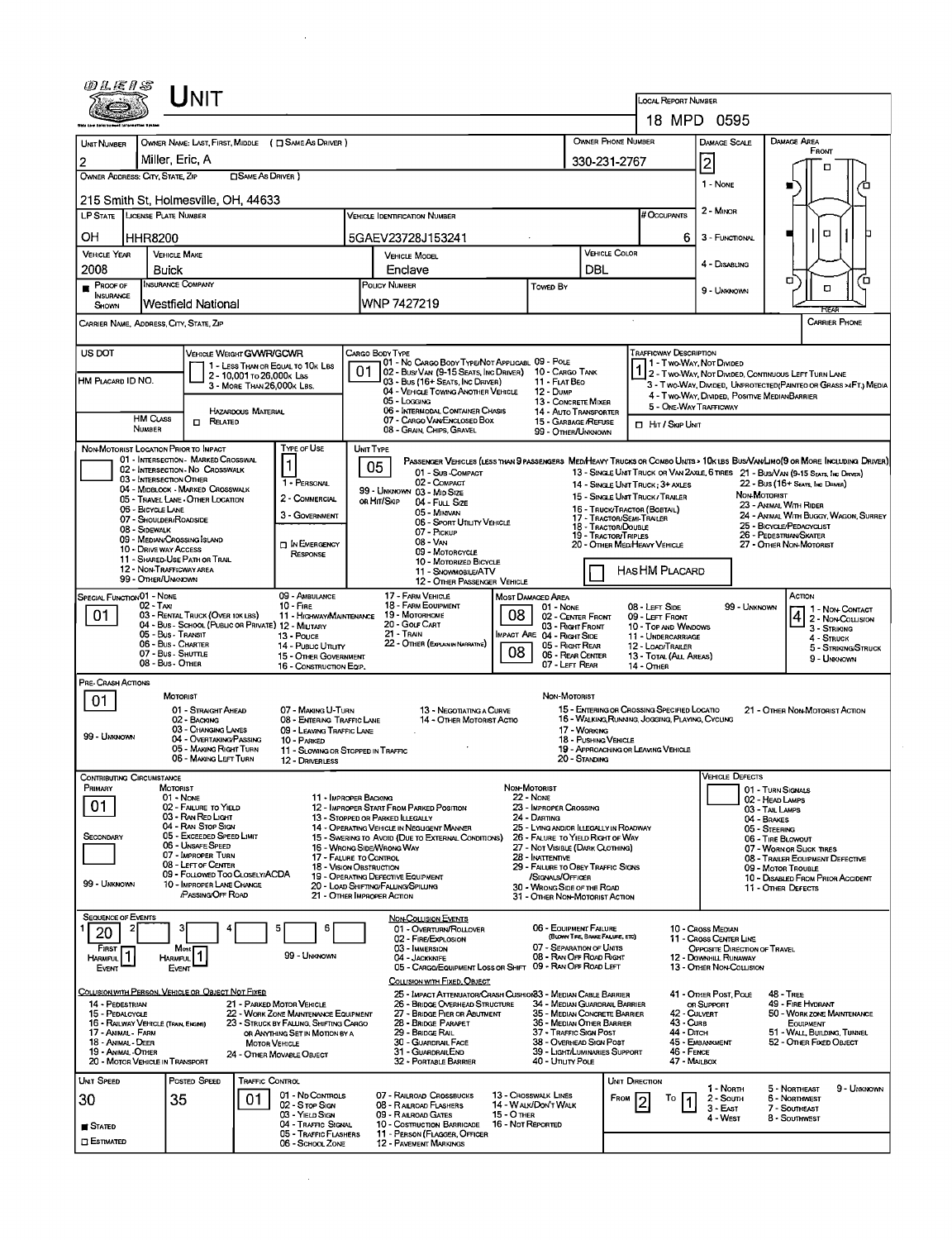| @LE1S                                                             |                                                                                           |                                                                   |                 |                                                |                                  |                                                                                                                                           | <b>MOTORIST / NON-MOTORIST / OCCUPANT</b>                                                                              |                                                                          |                              |                                                                        |                                                  | <b>LOCAL REPORT NUMBER</b>                                                   |                                   |                                                                                      |                          |                             |
|-------------------------------------------------------------------|-------------------------------------------------------------------------------------------|-------------------------------------------------------------------|-----------------|------------------------------------------------|----------------------------------|-------------------------------------------------------------------------------------------------------------------------------------------|------------------------------------------------------------------------------------------------------------------------|--------------------------------------------------------------------------|------------------------------|------------------------------------------------------------------------|--------------------------------------------------|------------------------------------------------------------------------------|-----------------------------------|--------------------------------------------------------------------------------------|--------------------------|-----------------------------|
|                                                                   |                                                                                           |                                                                   |                 |                                                |                                  |                                                                                                                                           |                                                                                                                        |                                                                          |                              |                                                                        |                                                  | 18 MPD 0595                                                                  |                                   |                                                                                      |                          |                             |
|                                                                   | UNIT NUMBER   NAME: LAST, FIRST, MIDDLE                                                   |                                                                   |                 |                                                |                                  |                                                                                                                                           |                                                                                                                        |                                                                          |                              | Date of Birth                                                          |                                                  |                                                                              |                                   | AGE                                                                                  | GENDER                   |                             |
|                                                                   | Craycraft, Helen, N                                                                       |                                                                   |                 |                                                |                                  |                                                                                                                                           |                                                                                                                        |                                                                          |                              | 12/06/1934                                                             |                                                  |                                                                              |                                   | 83                                                                                   | F                        | F - FEMALE<br>M - MALE      |
|                                                                   | ADDRESS, CITY, STATE, ZIP                                                                 |                                                                   |                 |                                                |                                  |                                                                                                                                           |                                                                                                                        |                                                                          |                              |                                                                        |                                                  | CONTACT PHONE - INCLUDE AREA CODE                                            |                                   |                                                                                      |                          |                             |
|                                                                   | 14 Hillside Dr., Millersburg, OH, 44654                                                   |                                                                   |                 |                                                |                                  |                                                                                                                                           |                                                                                                                        |                                                                          |                              |                                                                        |                                                  | 330-465-9348                                                                 |                                   |                                                                                      |                          |                             |
| <b>NJURIES</b><br>$\vert$ 1                                       | INJURED TAKEN BY EMS AGENCY                                                               |                                                                   |                 |                                                |                                  |                                                                                                                                           | MEDICAL FACILITY INJURED TAKEN TO                                                                                      |                                                                          | <b>SAFETY EQUIPMENT USED</b> | n Motorcycle                                                           |                                                  | 01                                                                           |                                   | DOT COMPLIANT SEATING POSITION AIR BAG USAGE EJECTION TRAPPED                        |                          | 11                          |
| OL STATE                                                          | <b>OPERATOR LICENSE NUMBER</b>                                                            |                                                                   | OL CLASS        |                                                |                                  | CONDITION                                                                                                                                 | ALCOHOL/DRUG SUSPECTED ALCOHOL TEST STATUS ALCOHOL TEST TYPE ALCOHOL TEST VALUE DRUG TEST STATUS                       | 04                                                                       |                              | HELMET                                                                 |                                                  |                                                                              |                                   |                                                                                      |                          | <b>DRUGTEST TYPE</b>        |
|                                                                   |                                                                                           |                                                                   | $\vert 4 \vert$ | No<br>⊡∨ש<br>DL.                               | <b>M/C</b><br>$\blacksquare$ End | $\mathbf{1}$                                                                                                                              | $\vert$ 1                                                                                                              | 1                                                                        |                              |                                                                        |                                                  |                                                                              |                                   |                                                                                      |                          |                             |
| OН                                                                | RL609577<br>OFFENSE CHARGED ( LOCAL CODE)                                                 |                                                                   |                 | <b>OFFENSE DESCRIPTION</b>                     |                                  |                                                                                                                                           |                                                                                                                        |                                                                          | CITATION NUMBER              |                                                                        |                                                  |                                                                              |                                   | 1<br><b>HANDS-FREE</b>                                                               |                          | <b>DRIVER DISTRACTED BY</b> |
| 331.17                                                            |                                                                                           |                                                                   |                 |                                                |                                  | Failure to Yield when turning left                                                                                                        |                                                                                                                        |                                                                          |                              |                                                                        |                                                  |                                                                              | $D$ Device<br>Usep                |                                                                                      |                          |                             |
| Unit Number                                                       | NAME: LAST, FIRST, MIDDLE                                                                 |                                                                   |                 |                                                |                                  |                                                                                                                                           |                                                                                                                        |                                                                          |                              | DATE OF BIRTH                                                          |                                                  |                                                                              |                                   | AGE                                                                                  | Gender                   | F - FEMALE                  |
|                                                                   | Miller, Leyna, B                                                                          |                                                                   |                 |                                                |                                  |                                                                                                                                           |                                                                                                                        |                                                                          |                              | 03/09/1983                                                             |                                                  |                                                                              |                                   | 35                                                                                   | F                        | M - MALE                    |
|                                                                   | ADDRESS, CITY, STATE, ZIP                                                                 |                                                                   |                 |                                                |                                  |                                                                                                                                           |                                                                                                                        |                                                                          |                              |                                                                        |                                                  | CONTACT PHONE - INCLUDE AREA CODE                                            |                                   |                                                                                      |                          |                             |
| <b>NJURIES</b>                                                    | 215 Smith St., Holmesville, OH, 44633<br>INJURED TAKEN BY EMS AGENCY                      |                                                                   |                 |                                                |                                  |                                                                                                                                           | MEDICAL FACILITY INJURED TAKEN TO                                                                                      |                                                                          | <b>SAFETY EQUIPMENT USED</b> |                                                                        |                                                  | 330-231-2767                                                                 |                                   | DOT COMPLIANT SEATING POSITION AIR BAG USAGE EJECTION TRAPPED                        |                          |                             |
|                                                                   |                                                                                           |                                                                   |                 |                                                |                                  |                                                                                                                                           |                                                                                                                        | 04                                                                       |                              | <b>n</b> Motorcycle<br>HELMET                                          |                                                  | 01                                                                           |                                   |                                                                                      |                          | 1                           |
| $OL$ State                                                        | <b>OPERATOR LICENSE NUMBER</b>                                                            |                                                                   | OL CLASS        | No                                             | <b>M/C</b>                       | CONDITION                                                                                                                                 | ALCOHOL/DRUG SUSPECTED ALCOHOL TEST STATUS ALCOHOL TEST TYPE ALCOHOL TEST VALUE DRUG TEST STATUS DRUG TEST TYPE        |                                                                          |                              |                                                                        |                                                  |                                                                              |                                   |                                                                                      |                          |                             |
| OH                                                                | RY408634                                                                                  |                                                                   | 4               | ם∨∧∟ום<br>DL.                                  | $\blacksquare$ $_{\sf{END}}$     |                                                                                                                                           | 11                                                                                                                     | 1                                                                        |                              |                                                                        |                                                  |                                                                              |                                   | 1                                                                                    |                          |                             |
|                                                                   | OFFENSE CHARGED ( CLOCAL CODE)                                                            |                                                                   |                 | <b>OFFENSE DESCRIPTION</b>                     |                                  |                                                                                                                                           |                                                                                                                        |                                                                          | <b>CITATION NUMBER</b>       |                                                                        |                                                  |                                                                              | $\Box$ Device                     | <b>HANDS-FREE</b>                                                                    |                          | <b>DRIVER DISTRACTED BY</b> |
|                                                                   |                                                                                           |                                                                   |                 |                                                |                                  |                                                                                                                                           |                                                                                                                        |                                                                          |                              |                                                                        |                                                  |                                                                              | Useo                              |                                                                                      | l1                       |                             |
| <b>INJURIES</b>                                                   |                                                                                           | INJURED TAKEN BY                                                  |                 |                                                |                                  | <b>SAFETY EQUIPMENT USED</b>                                                                                                              |                                                                                                                        | 99 - UNKNOWN SAFETY EQUIPMENT                                            |                              |                                                                        |                                                  |                                                                              |                                   |                                                                                      |                          |                             |
|                                                                   | 1 - No INJURY / NONE REPORTE<br><b>2-Possible</b> and the state<br>3 - NON-INCAPACITATING | 1 - Not Transported /<br>Treated at Scene<br>$2 - EMS$            |                 |                                                | <b>MOTORIST</b>                  | 01 - NONE USED - VEHICLE OCCUPANT                                                                                                         |                                                                                                                        | 05 - CHILD RESTRAINT SYSTEM-FORWARD FACING 09 - NONE USED                |                              |                                                                        |                                                  | NON-MOTORIST                                                                 |                                   |                                                                                      | 12 - Reflective Coating  |                             |
| 4 - INCAPACITATING .<br>$5 - FATAL$                               |                                                                                           | 3 - Pouce<br>4 - Other                                            |                 |                                                |                                  | 02 - SHOULDER BELT ONLY USED<br>03 - LAP BELT ONLY USED                                                                                   |                                                                                                                        | 06 - Child Restraint System-Rear Facing.<br>07 - BOOSTER SEAT            |                              |                                                                        |                                                  | <b>10 - Helmet Used</b><br>11 - Protective Pads Used<br>(ELBOWS, KNEES, ETC) |                                   |                                                                                      | 13 - Цалма<br>14 - OTHER |                             |
|                                                                   |                                                                                           | 9 - Unknown                                                       |                 |                                                |                                  |                                                                                                                                           | 04 - Shoulder And Lap Belt Only Used                                                                                   | 08 - HELMET USED.                                                        |                              |                                                                        |                                                  |                                                                              |                                   |                                                                                      |                          |                             |
| <b>SEATING POSITION</b>                                           | 01 - FRONT - LEFT SIDE (MOTORCYCLE DRIVER)                                                |                                                                   |                 |                                                |                                  | 07 - THIRD - LEFT SIDE (MOTOROYOL SIDE CAR)                                                                                               |                                                                                                                        | 12 - PASSENGER IN UNENCLOSED CARGO AREA                                  |                              |                                                                        |                                                  |                                                                              | AIR BAG USAGE                     | 1 - Not DEPLOYED                                                                     |                          |                             |
|                                                                   | 02 FRONT MIDDLE<br>03 FRONT - RIGHT SIDE<br>04 - SECOND LEFT SIDE (MOTOROYGLE PASSENGER)  |                                                                   |                 | 08 - Third - Middle<br>09 - THIRD - RIGHT SIDE |                                  |                                                                                                                                           |                                                                                                                        | 13 - TRAILING UNIT<br>14 - RIDING ON VEHICLE EXTERIOR (NON-TRASING UNIT) |                              |                                                                        |                                                  |                                                                              |                                   | 2 - DEPLOYED FRONT<br>3 - DEPLOYED SIDE<br>4 - DEPLOYED BOTH FRONT/SIDE              |                          |                             |
|                                                                   | 05 SECOND - MIDDLE<br>06 SECOND - RIGHT SIDE                                              |                                                                   |                 |                                                |                                  | 10 - SLEEPER SECTION OF CAB (TRUCK)<br>11 - PASSENGER IN OTHER ENCLOSED CARGO AREA<br>(NON-TRAILING UNIT SUCH AS A BUS, PICK-UP WITH CAP) |                                                                                                                        | 15 - Non-Motorist<br>ୀ6 - Omer<br>99 - UNKNOWN                           |                              |                                                                        |                                                  |                                                                              |                                   | 5 - NOT APPLICABLE<br>9 - DEPLOYMENT UNKNOWN                                         |                          |                             |
|                                                                   |                                                                                           |                                                                   |                 | <b>OPERATOR LICENSE CLASS</b>                  |                                  |                                                                                                                                           |                                                                                                                        |                                                                          |                              |                                                                        |                                                  |                                                                              |                                   |                                                                                      |                          |                             |
| EJECTION<br>1 - Not Ejecten                                       | Trapped                                                                                   | 1 - Not Trapped.                                                  |                 | 1 - CLASS A                                    |                                  |                                                                                                                                           | CONDITION<br>1 - APPARENTLY NORMAL                                                                                     |                                                                          |                              |                                                                        |                                                  | 5 - FELL ASLEEP, FAINTED, FATIGUE 1 - NONE                                   |                                   | ALCOHOL/DRUG SUSPECTED                                                               |                          |                             |
| 2 - Totally Ejected<br>3 - PARTIALLY EJECTED<br>4 - NOT APPUCABLE |                                                                                           | 2 - Extricated by<br><b>MECHANICAL MEANS</b><br>3 - EXTRICATED BY |                 | 2 - Cuss B<br>3 - Class C                      |                                  | 4 - REGULAR CLASS (ONDISTDT)                                                                                                              | 2 - PHYSICAL IMPAIRMENT<br>3 - EMOTIONL (DEPRESSED, ANGRY, DISTURBE)<br>$-4$ - $\:$ Liness $\sim$ $\sim$ $\sim$ $\sim$ |                                                                          |                              | 6 - UNDER THE INFLUENCE OF<br>MEDICATIONS, DRUGS, ALCOHOL<br>7 - OTHER |                                                  | $\sim$                                                                       |                                   | 2 - YES - ALCOHOL SUSPECTED<br>3 - YES Hap Not IMPAIRED<br>4 - YES - DRUGS SUSPECTED |                          |                             |
|                                                                   |                                                                                           | NON-MECHANICAL MEANS                                              |                 | 5 - MC/MoPED ONLY                              |                                  |                                                                                                                                           |                                                                                                                        |                                                                          |                              |                                                                        |                                                  |                                                                              |                                   | 5 - YES ALCOHOL AND DRUGS SUSPECTED                                                  |                          |                             |
| Alcohol, Test Status<br>1- NONE GIVEN                             |                                                                                           |                                                                   |                 | ALCOHOL TEST TYPE<br>1 - NONE                  |                                  | DRUG TEST STATUS<br>1 - NONE GIVEN                                                                                                        |                                                                                                                        |                                                                          | DRUG TEST TYPE<br>1 - NONE   | DRIVER DISTRACTED BY<br>1 - No DISTRACTION REPORTED                    |                                                  |                                                                              |                                   | 6 - OTHER INSIDE THE VEHICLE                                                         |                          |                             |
| 2 - Test Refused                                                  | 3 - TEST GIVEN, CONTAMINATED SAMPLE/UNUSABL                                               |                                                                   |                 | $2 - B$ LOOD<br>$3 -$ URINE                    |                                  | 2 - TEST REFUSED                                                                                                                          | 3 - TEST GIVEN, CONTAMINATED SAMPLE/UNUSABL                                                                            |                                                                          | $2 - B$ LOOD<br>$3 -$ URINE  | 2 - PHONE<br>3 - TEXTING / EMAILING                                    | - 1959                                           |                                                                              |                                   | 7 - EXTERNAL DISTRACTION                                                             |                          |                             |
|                                                                   | 4 - Test Given, Results Known<br>5 - Test Given, Results Unknown                          |                                                                   |                 | 4 - BREATH<br>5 - OTHER                        |                                  | 4 - TEST GIVEN, RESULTS KNOWN                                                                                                             | 5 - TEST CIVEN, RESULTS UNKNOWN                                                                                        |                                                                          | 4 - Onien                    | 5 - OTHER ELECTRONIC DEVICE                                            |                                                  | 4 - ELCTRONIC COMMUNICATION DEVICE                                           |                                   |                                                                                      |                          |                             |
|                                                                   | UNIT NUMBER NAME: LAST, FIRST, MIDDLE                                                     |                                                                   |                 |                                                |                                  | W.                                                                                                                                        | $\delta^+$                                                                                                             |                                                                          |                              |                                                                        | (NAVIGATION DEVICE, RADIO, DVD)<br>DATE OF BIRTH |                                                                              |                                   | Age                                                                                  | Gender                   |                             |
|                                                                   |                                                                                           |                                                                   |                 |                                                |                                  |                                                                                                                                           |                                                                                                                        |                                                                          |                              |                                                                        | 11/11/2004                                       |                                                                              |                                   | 13                                                                                   |                          | F - FEMALE                  |
|                                                                   |                                                                                           |                                                                   |                 |                                                |                                  |                                                                                                                                           |                                                                                                                        |                                                                          |                              |                                                                        |                                                  |                                                                              |                                   |                                                                                      |                          | M - MALE                    |
|                                                                   | Miller, Brayden<br>ADDRESS, CITY, STATE, ZIP                                              |                                                                   |                 |                                                |                                  |                                                                                                                                           |                                                                                                                        |                                                                          |                              |                                                                        |                                                  |                                                                              | CONTACT PHONE - INCLUDE AREA CODE |                                                                                      |                          |                             |
|                                                                   | 215 Smith St, Holmesville, OH, 44633                                                      |                                                                   |                 |                                                |                                  |                                                                                                                                           |                                                                                                                        |                                                                          |                              |                                                                        |                                                  | 330-231-2767                                                                 |                                   |                                                                                      |                          |                             |
| NJURIES                                                           | INJURED TAKEN BY EMS AGENCY                                                               |                                                                   |                 |                                                |                                  |                                                                                                                                           | MEDICAL FACILITY INJURED TAKEN TO                                                                                      |                                                                          | <b>SAFETY EQUIPMENT USED</b> | <b>DOT</b><br>$\blacksquare$ COMPLIANT                                 |                                                  |                                                                              |                                   | <b>SEATING POSITION AIR BAG USAGE EJECTION</b>                                       |                          | TRAPPED                     |
| $\mathbf 1$                                                       | 1                                                                                         |                                                                   |                 |                                                |                                  |                                                                                                                                           |                                                                                                                        | 04                                                                       |                              | MOTORCYCLE<br><b>HELMET</b>                                            |                                                  | 03                                                                           |                                   | $\vert$ 1 $\vert$                                                                    |                          | $\vert$ 1 $\vert$           |
|                                                                   | Unit Number   Name: Last, First, Middle                                                   |                                                                   |                 |                                                |                                  |                                                                                                                                           |                                                                                                                        |                                                                          |                              |                                                                        | DATE OF BIRTH                                    |                                                                              |                                   | Асе                                                                                  | Gender<br>F              | F - FEMALE                  |
|                                                                   | Miller, Zoee<br>Address, City, State, Zip                                                 |                                                                   |                 |                                                |                                  |                                                                                                                                           |                                                                                                                        |                                                                          |                              |                                                                        | 09/14/2007                                       | CONTACT PHONE - INCLUDE AREA CODE                                            |                                   | 10                                                                                   |                          | M - MALE                    |
|                                                                   |                                                                                           |                                                                   |                 |                                                |                                  |                                                                                                                                           |                                                                                                                        |                                                                          |                              |                                                                        |                                                  |                                                                              |                                   |                                                                                      |                          |                             |
| <b>INJURIES</b><br> 1                                             | 215-27-2123, Holmesville, OH, 44633<br>INJURED TAKEN BY EMS AGENCY<br>$\vert$ 1 $\vert$   |                                                                   |                 |                                                |                                  |                                                                                                                                           | MEDICAL FACILITY INJURED TAKEN TO                                                                                      |                                                                          | SAFETY EQUIPMENT USED        | DOT<br>COMPUANT                                                        |                                                  | 330-231-2767<br>04                                                           |                                   | SEATING POSITION AIR BAG USAGE EJECTION TRAPPED<br>$\vert$ 1                         | 1                        | $\vert$ 1                   |